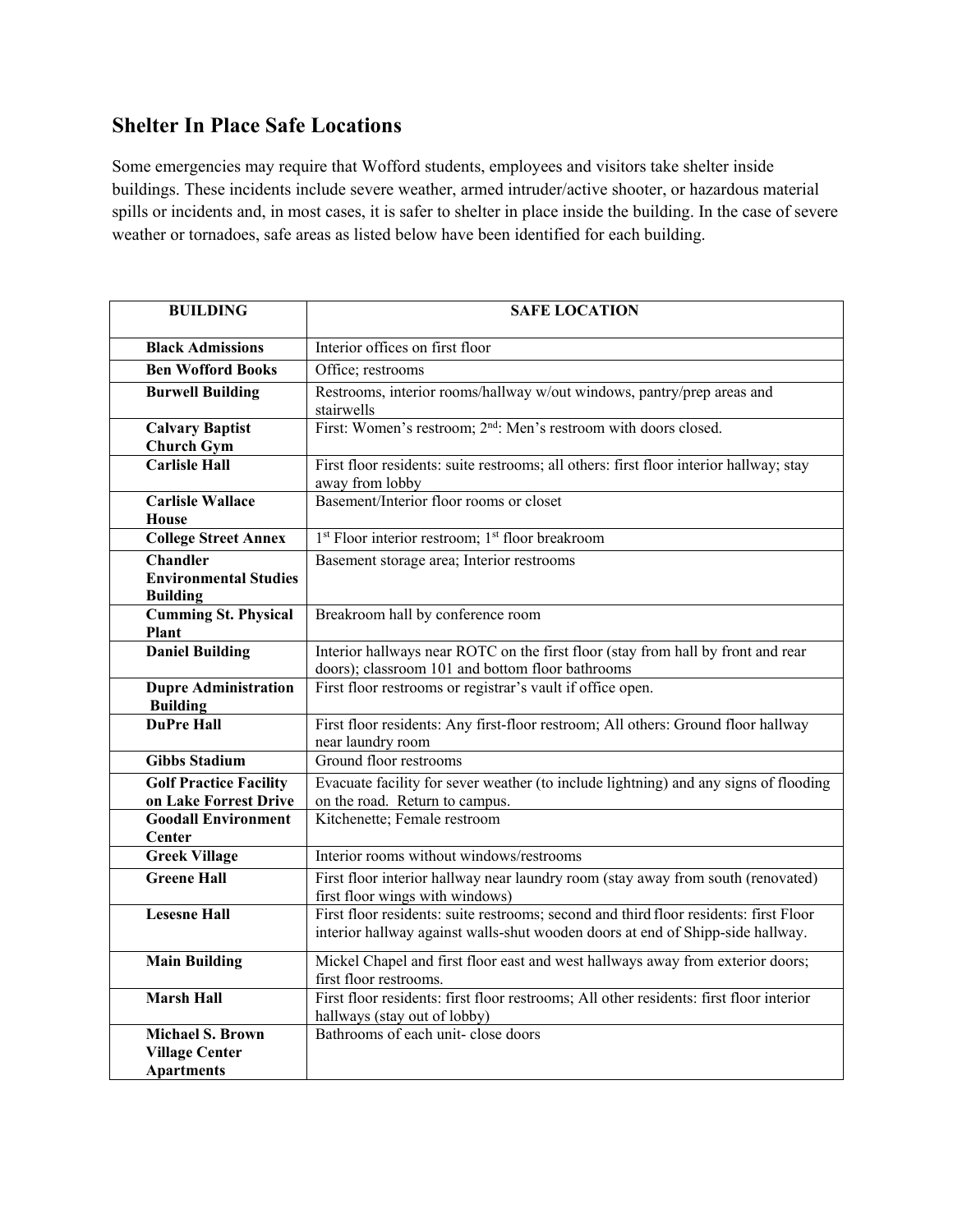| <b>Michael S. Brown</b><br><b>Village Center Admin</b><br>and classrooms | Bottom floor (Mungo Center): interior rooms such as restrooms and offices 103<br>C/G; classrooms/ Galleria: elevator alcove, kitchen and restrooms; 113; restrooms,<br>classrooms: in basement of building (key on exterior wall by door of basement to<br>left of Galleria rear entrance) |
|--------------------------------------------------------------------------|--------------------------------------------------------------------------------------------------------------------------------------------------------------------------------------------------------------------------------------------------------------------------------------------|
| <b>Milliken Science</b>                                                  | Basement entered through Daniel-side entrance and basement stairwell closest to                                                                                                                                                                                                            |
| Center                                                                   | elevator; lowest level of amphitheater; west wing (new wing): bottom floor                                                                                                                                                                                                                 |
|                                                                          | restrooms and bottom floor lab/restroom hallway (close wooden fire doors at end                                                                                                                                                                                                            |
|                                                                          | of hall and between study rooms); center room between bottom floor labs                                                                                                                                                                                                                    |
| <b>Montgomery Music</b><br><b>Building</b>                               | Interior hall w/out windows; restrooms                                                                                                                                                                                                                                                     |
| <b>Mungo Student</b>                                                     | Interior hallways near dressing rooms under East fitness concourse (closest to                                                                                                                                                                                                             |
| Center                                                                   | Richardson) and large room under West (terrier statute side) fitness concourse in                                                                                                                                                                                                          |
|                                                                          | Ben Johnson Arena; elevator hallway; lobby restrooms; McMillan/Tony White<br>Theaters, post office                                                                                                                                                                                         |
| <b>Northside Commons</b>                                                 | 2 <sup>nd</sup> and 3 <sup>rd</sup> floor and common room: Move to 1 <sup>st</sup> floor common area restroom or                                                                                                                                                                           |
|                                                                          | alcove between stairwell and SC1 apartment; SC1 occupant shelter in apartment                                                                                                                                                                                                              |
|                                                                          | restroom.                                                                                                                                                                                                                                                                                  |
| <b>Olin Building</b>                                                     | Olin Theatre                                                                                                                                                                                                                                                                               |
| Papadopoulos<br><b>Building</b>                                          | Interior room off main floor w/out windows, restrooms                                                                                                                                                                                                                                      |
| <b>The Pavilion</b>                                                      | First floor main hallway of Wightman Hall; Wightman exterior restrooms                                                                                                                                                                                                                     |
| <b>President's House</b>                                                 | Basement, first-floor interior rooms without windows                                                                                                                                                                                                                                       |
| <b>Provost's House</b>                                                   | Bottom floor interior of house away from windows and doors                                                                                                                                                                                                                                 |
| <b>Reeves Tennis Center</b>                                              | Locker rooms/restrooms                                                                                                                                                                                                                                                                     |
| <b>Richardson Athletic</b>                                               | Football dressing room and hallway adjacent to training room on first floor and                                                                                                                                                                                                            |
| <b>Building</b>                                                          | Harley Room lobby restrooms.                                                                                                                                                                                                                                                               |
| <b>Jerry Richardson</b><br><b>Indoor Stadium</b>                         | Interior bottom hallways and interior locker rooms.                                                                                                                                                                                                                                        |
| <b>JJ Richardson Residence</b>                                           | All floor occupants move to second floor hallway away from windows. Some                                                                                                                                                                                                                   |
| Hall                                                                     | limited space in 1 <sup>st</sup> floor restrooms.                                                                                                                                                                                                                                          |
| <b>Rosalind Sallenger</b>                                                | Bottom Floor restrooms (adjacent to lower-level theater entrance) and bottom level                                                                                                                                                                                                         |
| <b>Richardson Center for the</b>                                         | of theater.                                                                                                                                                                                                                                                                                |
| Arts                                                                     |                                                                                                                                                                                                                                                                                            |
|                                                                          |                                                                                                                                                                                                                                                                                            |
| <b>Russel C. King Field</b>                                              | Mungo Student Center (Tony White Theater; McMillan Theater and lobby<br>restrooms)                                                                                                                                                                                                         |
| <b>Sandor Teszler</b>                                                    | Conference Room on bottom floor and lower-level restrooms.                                                                                                                                                                                                                                 |
| Library                                                                  |                                                                                                                                                                                                                                                                                            |
| <b>Shipp Hall</b>                                                        | First floor residents: restrooms; all other residents: basement laundry room area<br>away any doors or windows                                                                                                                                                                             |
| <b>Snyder Field</b>                                                      | Campus Life Building Tony White Theater; McMillan Theater                                                                                                                                                                                                                                  |
| <b>Snyder House</b>                                                      | First floor interior hallway, near restrooms                                                                                                                                                                                                                                               |
| <b>Taylor Center</b>                                                     | Basement Storage Area (Taylor Master key) and coaches' offices that back up to                                                                                                                                                                                                             |
|                                                                          | the weight room.                                                                                                                                                                                                                                                                           |
| <b>Village Apartment</b>                                                 | Downstairs: Ante room of bathroom; upstairs: go to downstairs apartment if                                                                                                                                                                                                                 |
| <b>Units</b>                                                             | possible; if not, use ante room of bathroom                                                                                                                                                                                                                                                |
| <b>Village Apartment 120</b>                                             | Interior hallway and ante room of restroom                                                                                                                                                                                                                                                 |
| Village 170 (Laundry)                                                    | Restrooms                                                                                                                                                                                                                                                                                  |
| <b>Wellness Center</b>                                                   | First floor interior of house away from windows and doors                                                                                                                                                                                                                                  |
| <b>Wightman Hall</b>                                                     | First floor residents: suite restrooms; second and third floor residents: first floor<br>interior hallway against walls; shut wooden doors at end of halls.                                                                                                                                |